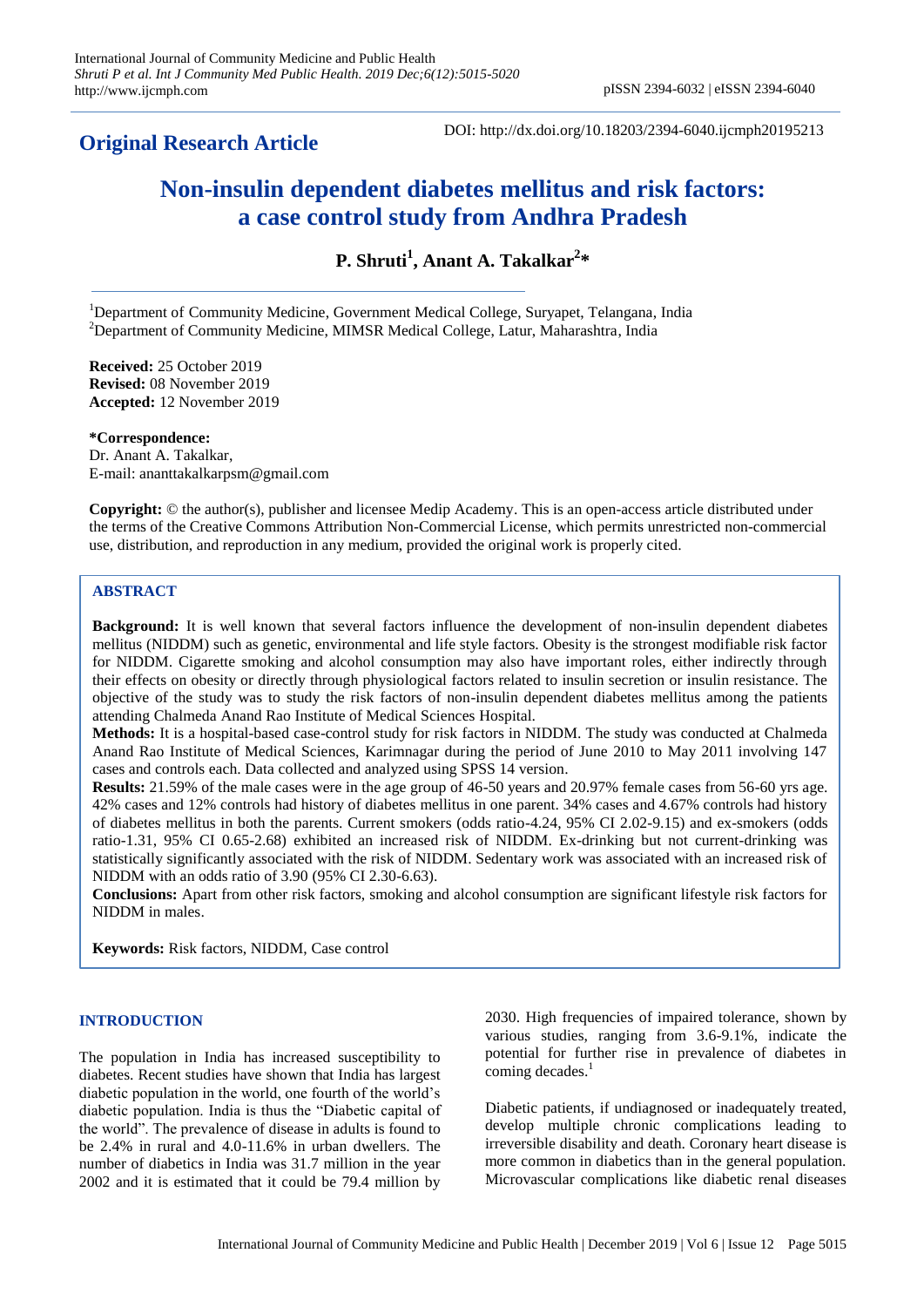diabetic retinopathy and diabetic neuropathy are serious health problems resulting in deterioration of the quality of life and premature death. Diabetes also destroys the most productive period of patient's lives. 2

At present, there is global epidemic of non-insulin dependent diabetes mellitus (NIDDM) with projected morbidity and mortality that are both of enormous magnitude.<sup>3</sup> It is well known that several factors influence the development of NIDDM-genetic, environmental and life style factors.<sup>4,5</sup> Obesity is the strongest modifiable risk factor for NIDDM. However, cigarette smoking and alcohol consumption may also have important roles, either indirectly through their effects on obesity or directly through physiological factors related to insulin secretion or insulin resistance.<sup>6,7</sup>

Advancing age, upper body fat distribution and a family history of diabetes are among the well-established risk factors for this condition. Evidence is increasing that in some populations NIDDM shares common causal factors with cardio-vascular diseases and in particular with coronary artery disease, which has given rise to the concept of "common soil" risk factors.<sup>8</sup>

The present study was undertaken to identify risk factors and to quantify the strength of their association with NIDDM.

## **METHODS**

The present study, a hospital-based case-control study, was carried out to study the risk factors for NIDDM and their relative importance. The study was carried out at Chalmeda Anand Rao Institute of Medical Sciences, Karimnagar from June 2010 to May 2011 for a total period of one year.

#### *Sample size*

The sample size was computed based on the estimates of the relative risks for important risk factors and their corresponding prevalence in population. Relative risks for risk factors were estimated from the results of the pilot study. The prevalence of exposure in controls  $(P_0)$  was obtained from literature (Table 1). The sample size was estimated for 1:1 case-control ratio and considering  $α=0.05$  and  $β=0.20$  by the formula given below.

$$
n = \frac{2p - q - (Z_{\alpha} + Z_{\beta})^2}{(P_1 - P_0)^2}
$$

 $p=1/2 (p_1 + p_0)$ 

 $q=1-p$ 

$$
P_1 = \frac{P_0RR}{[1 + P_0(RR - 1)]}
$$

# **Table 1: Variables considered for sample size calculation.**

| <b>Risk factors</b>   | Odds ratio $P_0(\%)$ |       | n    |
|-----------------------|----------------------|-------|------|
| Family h/o diabetes   | 11.29                |       | 35   |
| Past h/o hypertension | 3.91                 |       | 147  |
| <b>Smoking</b>        | 1.15                 | 52.63 | 3298 |
| <b>Alcohol</b>        | 2.06                 | 47.37 | 135  |
| <b>BMI</b>            |                      |       | 33   |
| <b>Exercise</b>       | 0.85                 | 16    |      |

The sample size for the risk factor past history of hypertension, that is, 147 was chosen as it was the largest feasible estimate. This number was rounded up to 150 and equal number of controls was taken.

#### *Selection of cases*

A case of NIDDM was defined as a person having fasting plasma glucose levels  $\geq$ 7.6 mmol/l (>126 mg/dl) and/or a 2-hour post-load plasma glucose level ≥11.1 mmol/liter  $($ >200 mg/dl) according to WHO criteria.<sup>9</sup>

#### *Inclusion criteria*

Inclusion criteria were patients attending diabetic clinic; diagnosed by blood sugar examination; newly detected cases, that is, diagnosed within 2 years; age more than 30 years; only NIDDM cases.

#### *Sources of cases*

The cases were the patients attending Chalmeda Anand Rao Institute of Medical Sciences Hospital, Karimnagar during the period of June 2010 to May 2011.

#### *Selection of controls*

For each case of NIDDM, one control was selected.

#### *Inclusion criteria*

Inclusion criteria were non- diabetic admitted patients; blood sugar within normal limits.

#### *Sources of controls*

Controls were randomly selected from patients admitted to wards (Surgery, Medicine, Obstetrics and Gynecology, ENT etc.) of Chalmeda Anand Rao Institute of Medical Sciences, Karimnagar. Those patients fulfilling selection criteria for controls were included in the present study.

#### *Matching*

Cases and controls were matched for age and sex. Group matching (frequency matching) was done on five years class intervals, that are 31-35 years, 36-40 years, 41-45 years and so on. The number of controls selected was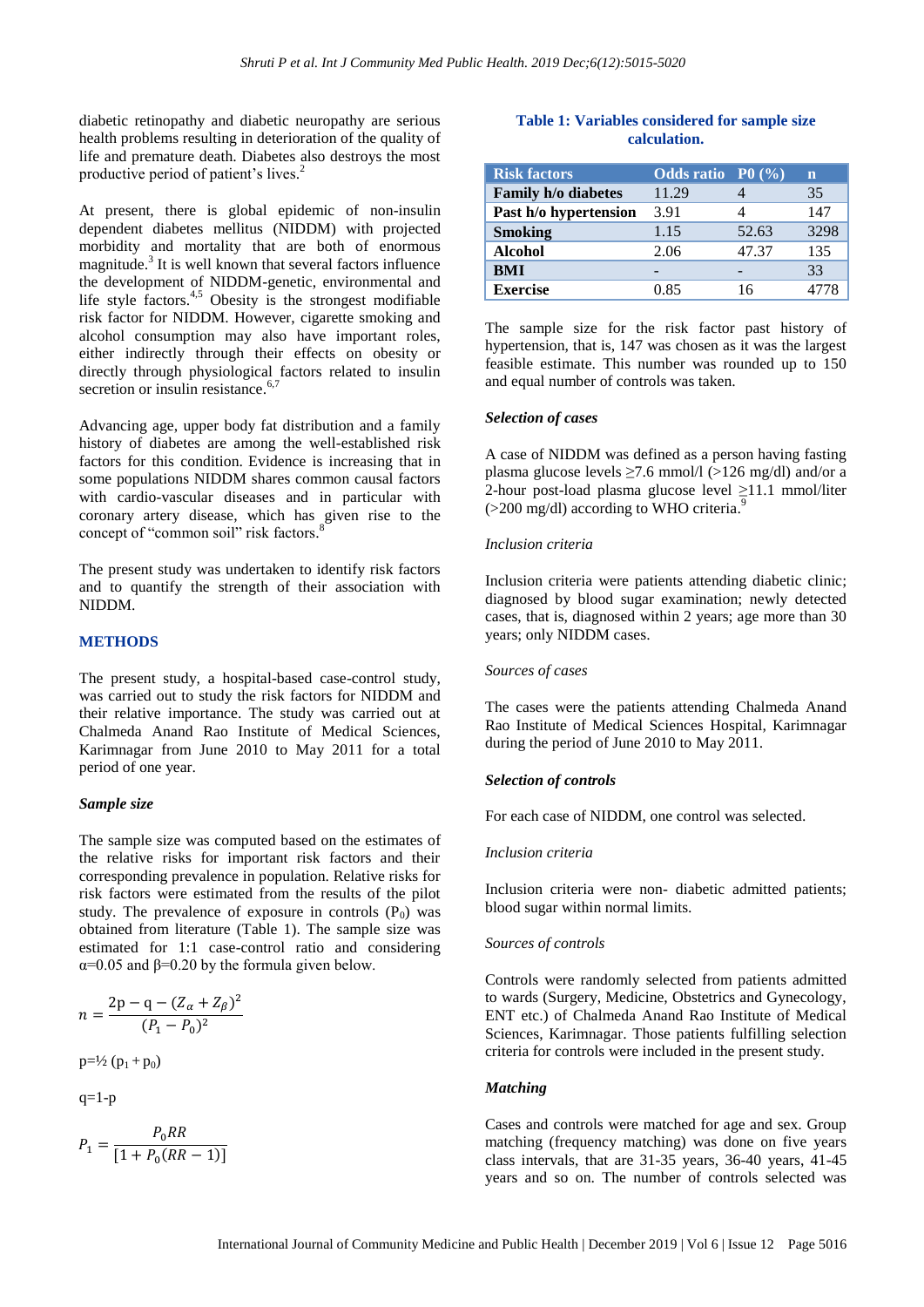equal to the number of cases in respective five years agegroups. There were equal number of males and females in the case and control groups.

Data collected and analyzed using SPSS 14 version.

## **RESULTS**

Table 2 depicts age and sex distribution of the study subjects. It showed that majority, that is 19 (21.59%), of the male subjects were in the age group of 46-50 years followed by 51-55 years of age group and 61-65 years of age group (15 cases each, 17.04%), and 56-60 years of age group (12 cases, 13.64%). Together, 72 male cases (81.81%) had age more than 45 years. Among females,

majority were in the age group 56-60 years (13 cases, 20.97%) followed by 46-50 years (12 cases, 19.35%) and 51-55 years age group and 41-45 years age group had 10 (16.13%) and 9 (14.52%) cases respectively.

Table 3 shows the risk of NIDDM by history of diabetes mellitus in parents. Thirty-six (14.00%) cases and 125 (83.33%) controls did not have history of diabetes mellitus in either parent, while 63 (42.00%) cases and 18 (12.00%) controls had history of diabetes mellitus in one parent. Fifty-one (34.00%) cases and only 7 (4.67%) controls had history of diabetes mellitus in both the parents. These differences between cases and controls were statistically significant (p<0.00001). These observations indicate that a clear familial tendency was exhibited by NIDDM in the present study.

# **Table 2: Age and sex distribution of the study subjects.**

| Age group  | <b>Cases</b>   |               |                |               | <b>Controls</b> |               |                |                |
|------------|----------------|---------------|----------------|---------------|-----------------|---------------|----------------|----------------|
| (in years) | <b>Males</b>   | $\frac{0}{0}$ | <b>Females</b> | $\frac{0}{0}$ | <b>Males</b>    | $\frac{0}{0}$ | <b>Females</b> | $\frac{0}{0}$  |
| $31 - 35$  | 4              | 4.55          | 3              | 4.84          | 4               | 4.55          | 3              | 4.84           |
| $36 - 40$  | $\overline{4}$ | 4.55          | 6              | 9.68          | $\overline{4}$  | 4.55          | 6              | 9.68           |
| $41 - 45$  | 8              | 9.09          | 9              | 14.52         | 8               | 9.09          | 9              | 14.52          |
| $46 - 50$  | 19             | 21.59         | 12             | 19.35         | 19              | 21.59         | 12             | 19.35          |
| 51-55      | 15             | 17.04         | 10             | 16.13         | 15              | 17.04         | 10             | 16.13          |
| 56-60      | 12             | 13.64         | 13             | 20.97         | 12              | 13.64         | 13             | 20.97          |
| 61-65      | 15             | 17.04         | 7              | 11.29         | 15              | 17.04         | 7              | 11.29          |
| 66-70      | 6              | 6.82          |                | 1.61          | 6               | 6.82          |                | 1.61           |
| 71-75      | 3              | 3.41          |                | 1.61          | 3               | 3.41          |                | 1.61           |
| $>75$      | $\overline{2}$ | 2.27          | $\theta$       | $\theta$      | $\overline{2}$  | 2.27          | $\overline{0}$ | $\overline{0}$ |

Cases- Mean age=54.01, SD=9.67, Range=31-78 years; Controls- Mean age=53.17, SD=10.42, Range=32-82 years.

# **Table 3: Risk of NIDDM by history of diabetes in parents.**

| <b>History of DM</b> | <b>Cases</b> |               | <b>Controls</b> |               |       |                     |
|----------------------|--------------|---------------|-----------------|---------------|-------|---------------------|
|                      | N            | $\frac{0}{0}$ | N               | $\frac{0}{0}$ | OR    | $(95\% \text{ CI})$ |
| <b>Both parents</b>  | 51           | 34.00         | −               | 4.67          | 10.52 | 4.47-28.43          |
| <b>One parent</b>    | 63           | 42.00         | 18              | 12.00         | 5.31  | 2.85-10.15          |
| Neither parent       | 36           | 14.00         | 125             | 83.33         | 0.06  | $0.03 - 0.11$       |
| <b>Total</b>         | 150          | 100           | 150             | 100           |       |                     |

 $x^2$ =107.6, df=2, p $\leq$ 0.0000001.

# **Table 4: Association of smoking and NIDDM in male subjects.**

| <b>Smoking status</b>                                    | <b>Cases</b> | <b>Controls</b> | <b>Total</b> |
|----------------------------------------------------------|--------------|-----------------|--------------|
| <b>Smokers</b>                                           | 69           | 38              | 107          |
| Non-smokers                                              | <b>y</b>     | 50              | 69           |
| <b>Total</b>                                             | 88           | 88              |              |
| $\frac{2}{2}$ 22.01 0.000001 OD 4.77 (050) OL 2.25 0.01) |              |                 |              |

 $x^2$ =22.91, p=0.000001, OR=4.77 (95% CI=2.35-9.81).

Table 4 shows the distribution of the male subjects according to the history of smoking. Females were excluded from analysis as no female smoked. Out of the 176 male subjects (88 cases and 88 controls), 19 (21.59%) cases and 50 (56.82%) controls never smoked, 28 (31.81%) cases and 23 (26.13%) controls were exsmokers while 41 (46.60%) cases and 15 (17.05%) controls were currently smoking. Current smokers (odds ratio-4.24, 95% CI 2.02-9.15) and ex-smokers (odds ratio-1.31, 95% CI 0.65-2.68) exhibited an increased risk of NIDDM when compared with the never-smokers (odds ratio-0.20, 95% CI 0.10-0.42). The categories of current smokers and ex-smokers were therefore combined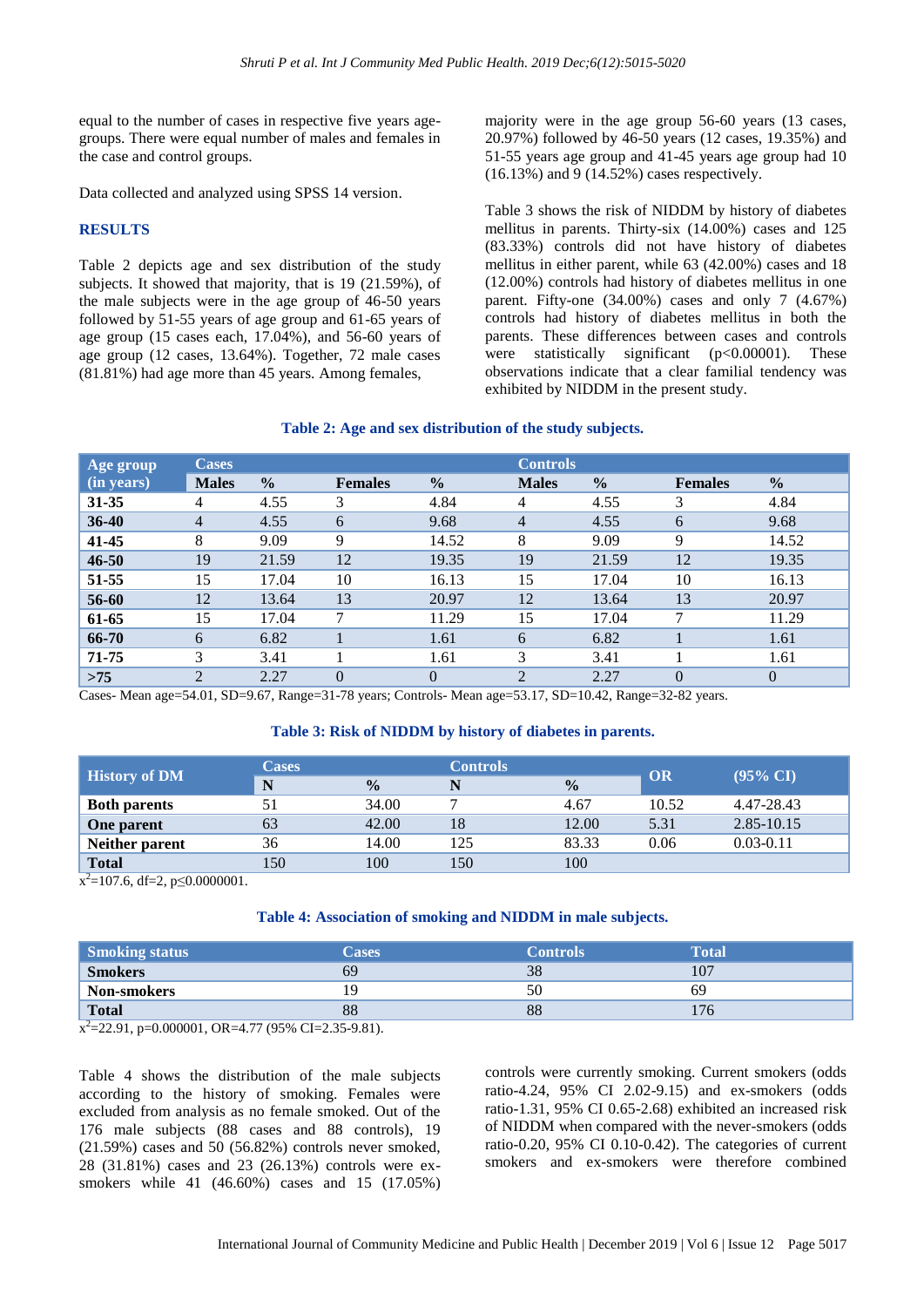assuming that those cases who have given up smoking will have been classified as ex-smokers.

# **Table 5: Association of alcohol intake and risk of NIDDM in male subjects.**

| <b>Alcohol drinking status</b>                                     |    | <b>Cases Controls</b> | <b>Total</b> |  |  |
|--------------------------------------------------------------------|----|-----------------------|--------------|--|--|
| <b>Drinker</b>                                                     | 50 | 30                    | 80           |  |  |
| Never drinker                                                      | 38 | 58                    | 96           |  |  |
| <b>Total</b>                                                       | 88 | 88                    | 176          |  |  |
| $\overline{X^2}$ =9.17, df=1, p=0.0025, OR=2.54 (95% CI=1.324.91). |    |                       |              |  |  |

Table 5 shows the distribution of the study according to the history of alcohol intake. Again, females were excluded from this analysis as no females had history of alcohol intake. Out of the 88 male subjects in each study group, 38 (43.18%) cases and 58 (65.91%) controls were non-drinkers. Thirty-three (37.50%) cases and 19 (21.59%) controls were ex-drinkers whereas, 17 (19.32%) cases and 11 (12.50%) controls were current-drinkers. Compared with the non-drinkers the odds ratio for exdrinkers was 2.65 (95% CI 1.25-5.66) while the currentdrinkers had an odds ratio of 2.36 (95% CI 0.92-6.11).

The present study meant that ex-drinking but not currentdrinking was statistically significantly associated with the risk of NIDDM.

# **Table 6: Distribution of study subjects according to physical activity.**

| <b>Grade of physical</b> | <b>Cases</b> |               |     | <b>Controls</b> |  |  |
|--------------------------|--------------|---------------|-----|-----------------|--|--|
| activity                 | No.          | $\frac{0}{0}$ | No. | $\frac{0}{0}$   |  |  |
| <b>Sedentary</b>         | 116          | 77.33         | 70  | 46.67           |  |  |
| <b>Moderate</b>          | 32           | 21.33         | 79  | 52.66           |  |  |
| <b>Heavy</b>             |              | 1.34          |     | 0.67            |  |  |
| <b>Total</b>             | 150          | 100           | 150 | 100             |  |  |

 $x^2 = 31.61$ , df = 2, p<0.0001 OR = 3.90, (95%CI=2.30-6.63).

Table 6 shows the distribution of study subjects according to the physical activity. Overall, 139 (92.67%) cases and 138 (92.00%) controls were currently or previously employed, the remaining subjects were unemployed.

Using the classification of physical activity suggested by Gopalan et al it was observed that 116 (77.33%) cases and 70 (46.67%) controls were engaged in sedentary type of work, 32 (21.33%) cases and 79 (52.66%) controls were involved in moderate type of work while two (1.34%) cases and one (0.67%) controls were doing heavy physical work.<sup>10</sup> The overall,  $x^2$  was 31.61 with a highly significant (p<0.0001) indicating that physical activity as measured by the type of work the subjects were engaged in was a significant risk factor for NIDDM. Specifically, sedentary work was associated with an increased risk of NIDDM with an odds ratio of 3.90 (95% CI 2.30-6.63).

#### **DISCUSSION**

#### *Age wise distribution*

Abahusain et al studied 107 patients of NIDDM and it was found that mean age at onset was 43 years  $(\pm 9.6)^{11}$ Acemoglu et al studied 2,062 patients of NIDDM (50.6% females,  $49.4\%$  males).<sup>12</sup> They found the prevalence to be 1.28% in 30-39 years, 5.03% in 40-49 years, 5.59% in 50- 59 years and 7.59% over 60 years of age group. The prevalence of type 2 DM increased by the increases at ages (p=0.0001). Adler AI et al observed that 30.9% of the 55 Alaskan subjects with glucose intolerance were males whereas the remaining  $69.1\%$  were females.<sup>13</sup> Fagot-Campagna et al in a cohort study observed that during a mean follow up of 10 years the incidence of NIDDM was 50% in males and 43.9% in females. $14$ These studies indicate a slightly higher prevalence of diabetes in males as compared to females as observed in the present study.

## *Smoking and NIDDM*

The combined odds ratio for smokers was 4.77 (95% CI 2.35-9.81) and this was statistically significant (p<0.0001). Thus, the present study demonstrated a significant association between smoking and NIDDM.

Manson et al observed that smokers had a dose-dependent increased risk of developing type 2 diabetes mellitus: compared with never smokers, the age adjusted relative risk was 2.1 (95% CI 1.7-2.6) for current smokers of >20 cigarettes per day, 1.4 (95% CI 1.0-2.0) for current smokers of <20 cigarettes per day, and 1.2 (95% CI 1.0-4) for past smokers.<sup>15</sup> Nakanishi et al observed that the relative risk for type 2 diabetes mellitus compared with never smokers was 1.08 (95% CI 0.34-3.42) for ever smokers.<sup>16</sup> Persson et al observed that the odds ratio of type 2 diabetes mellitus was 2.6 (95% CI 1.1-5.9) for former as well as current cigarettes smokers when compared with never smokers.<sup>1</sup>

All these studies have shown a positive association between smoking and NIDDM which were comparable with the observations of the present study.

# *Alcohol intake and NIDDM*

The combined analysis found that alcohol intake was significantly associated with the risk of NIDDM (p=0.0025) with an odds ratio of 2.54 (95% CI 1.32- 4.91). Alcoholics are at an increased risk for diabetes, perhaps because of pancreatitis or hepatic dysfunction, but the effects of moderate alcohol intake are uncertain. Both deterioration and improvement in glucose tolerance after moderate alcohol administration have been observed in short term experiments.

Ajani et al observed an inverse association between light to moderate alcohol consumption and subsequent risk of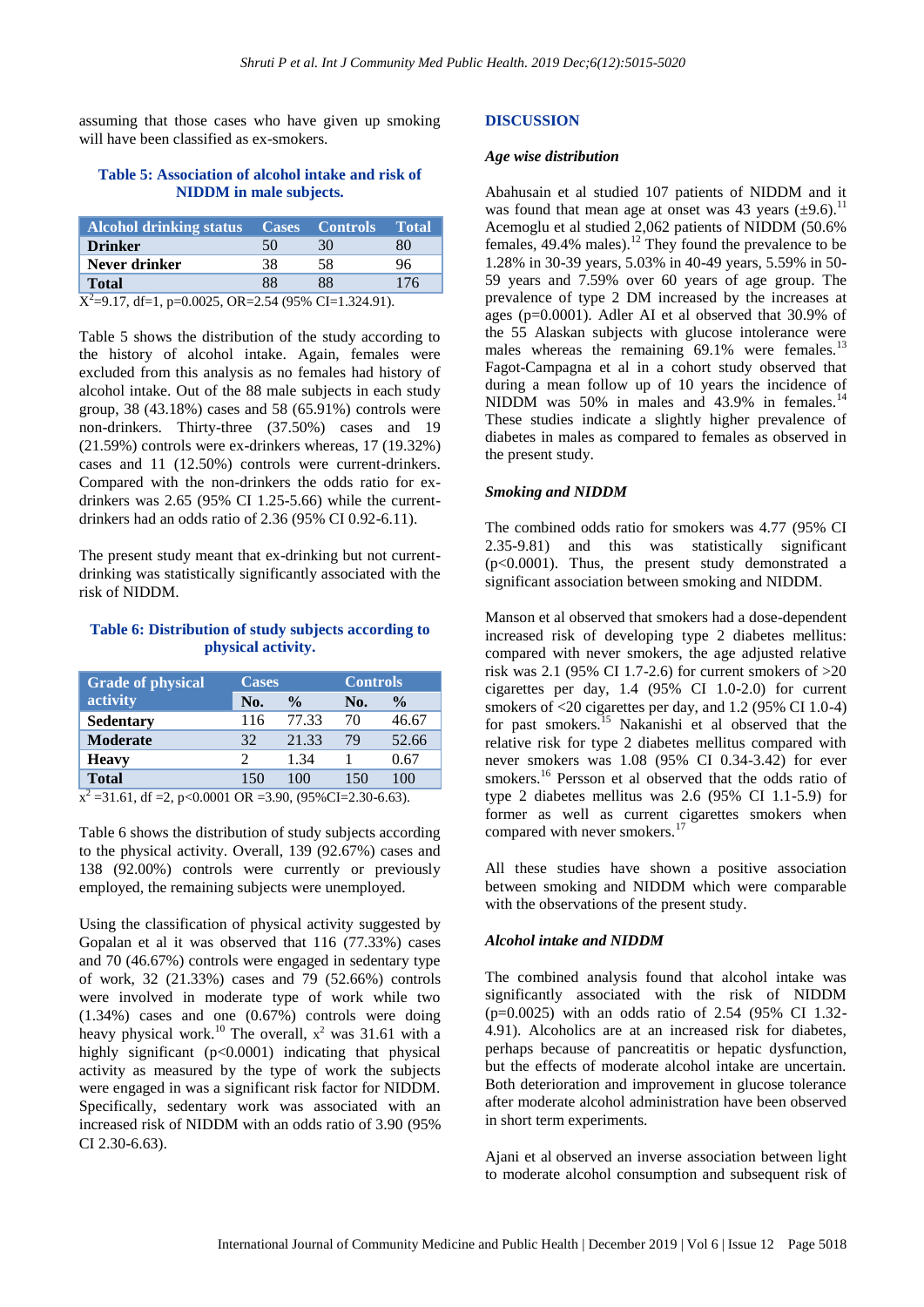type 2 diabetes (RR 0.74, 95% CI 0.62-0.89).<sup>18</sup> Carlsson et al on other hand observed a positive association between high consumption of alcohol and the risk of NIDDM in men (OR-2.1, 95% CI 1.0 -4.5). <sup>19</sup> Wei et al also observed a positive association between alcohol intake and the risk of NIDDM (OR-2.4, 95% CI 1.4- 4.4).<sup>20</sup> The present study also demonstrated a significantly high risk of NIDDM in alcoholics.

## *Physical activity and NIDDM*

Okada et al observed that men who engaged in vigorous activity at least once a week had a multiple adjusted relative risk of type 2 diabetes of 0.55 (95% CI 0.35-0.88) compared with sedentary men.<sup>21</sup> Fulton et al in a case control study observed that persons with recently diagnosed NIDDM reported significantly lower levels of physical activity than control subjects.<sup>22</sup> Hu et al observed that time spent in watching television, a major sedentary behavior was significantly associated with higher risk of diabetes and increasing physical activity is associated with a significant reduction in risk for diabetes (p for trend  $< 0.001$ ).<sup>23</sup>

## **CONCLUSION**

From the present study, it can be concluded that increasing age and family history of diabetes are important non-modifiable risk factors for NIDDM.

In the present study it is identified that both smoking and alcohol consumption are significant lifestyle risk factors for NIDDM in males.

*Funding: No funding sources Conflict of interest: None declared Ethical approval: The study was approved by the Institutional Ethics Committee*

#### **REFERENCES**

- 1. Wild S, Bchir MB, Roglic G, Green A, Sicree R, King H. Global prevalence of diabetes: Estimates for the year 2000 and projections for 2030. Diabetes Care. 2004;27:1047-53.
- 2. Park K. Diabetes. Park's Textbook of Preventive and Social Medicine, 20th Edition. Jabalpur: Banarsidas Bhanot Publishers; 2009: 341-345.
- 3. Sakurai Y, Teruya K, Shimada N, Umeda T, Tanaka H, Muto T. Association between duration of obesity and risk of non-insulin-dependent diabetes mellitus. The Sotetsu Study. Am J Epidemiol. 1999;149:256-60.
- 4. Roshan M, Burden A, Burden M. Indo-Asians with diabetes: A special case. The Practitioner. 1996;240:120-4.
- 5. Stern MP, Gonzalez C, Mitchell BD, Villalpando E, Haffner SM, Hazuda HP. Genetic and environmental determinants of type ii diabetes in

Mexico city and San Antonio. Diabetes. 1992;41:484-92.

- 6. Persson PG, Karlsson S, Svanstrom L, Ostenson CG. Cigarette smoking, oral moist snuff use and glucose intolerance. J Internal Med. 2000;248:103-10.
- 7. Rimm EB, Manson JE, Stampfer MJ, Colditz GA, Willett WC, Rosner B. Cigarette smoking and the risk of diabetes in women. Am J Public Health. 1993;83:211-4.
- 8. Barakat HA, Carpenter JW, McLendon VD, Khazanie P. Influence of obesity, impaired glucose tolerance, and NIDDM on LDL structure and composition: Possible link between hyperinsulinemia and atherosclerosis. Diabetes. 1990;39:1527-33.
- 9. World Health Organization. Prevention of Diabetes Mellitus. Technical Report Series. 1994;844:24-35.
- 10. Gopalan C, Rama Sastari BV, Balasubramanium SE. Nutritive value of Indan foods. National Institute of Nutrition, ICMR, Hyderabad, India; 1985.
- 11. Abahusain MA, Wright J, Dickerson JWT, de Vol EB. Retinol, alpha-tocopherol and carotenoids in diabetes. Euro J Clin Nutr. 1999;53:630-5.
- 12. Acemoglu H, Ceylan A, Saka G, Palanci Y, Ertem M, Ilcin E, et al. Risk factors of type 2 diabetes in South Eastern Antonia of Turkey. Int J Epidemiol. 2006;3:4-15.
- 13. Adler AI, Boyko EJ, Schraer CD, Murphy NJ. The negative association between traditional physical activities and the prevalence of glucose intolerance in Alaska natives. Diabetic Med. 1996;15:555-60.
- 14. Fagot-Campagna A, Knowler WC, Narayan KM, Hanson RL, Saaddine J, Howard BV. HDL cholesterol sub fractions and risk of developing type 2 diabetes among Pima Indians. Diabetes Care. 1999;22:271-27.
- 15. Manson JE, Ajani UA, Liu S, Nathan DM, Hennekens CH. A prospective study of cigarette smoking and the incidence of diabetes mellitus among US male physicians. Am J Med. 2000;109:538-42.
- 16. Nakanishi N, Nakamura K, Matsuo Y, Suzuki K, Tatara K. Cigarette smoking and risk of impaired fasting glucose and type 2 diabetes in middle-aged Japanese men. Ann Internal Med. 2000;133:183-91.
- 17. Persson PG, Karlsson S, Svanstrom L, Ostenson CG, Efendic S, Grill V. Cigarette smoking, oral moist snuff use and glucose intolerance. J Internal Med. 2000;248:103-10.
- 18. Ajani UA, Hennekens CH, Spelsberg A, Manson JE. Alcohol consumption and risk of type 2 diabetes mellitus among US male physicians. Arch Internal Med. 2000;160:1025-30.
- 19. Carlsson S, Hammar N, Efendic S, Persson PG, Ostenson CG, Grill V. Alcohol consumption, type 2 diabetes mellitus and impaired glucose tolerance in middle-aged Swedish men. Diabetes Med. 2000;17:776-81.